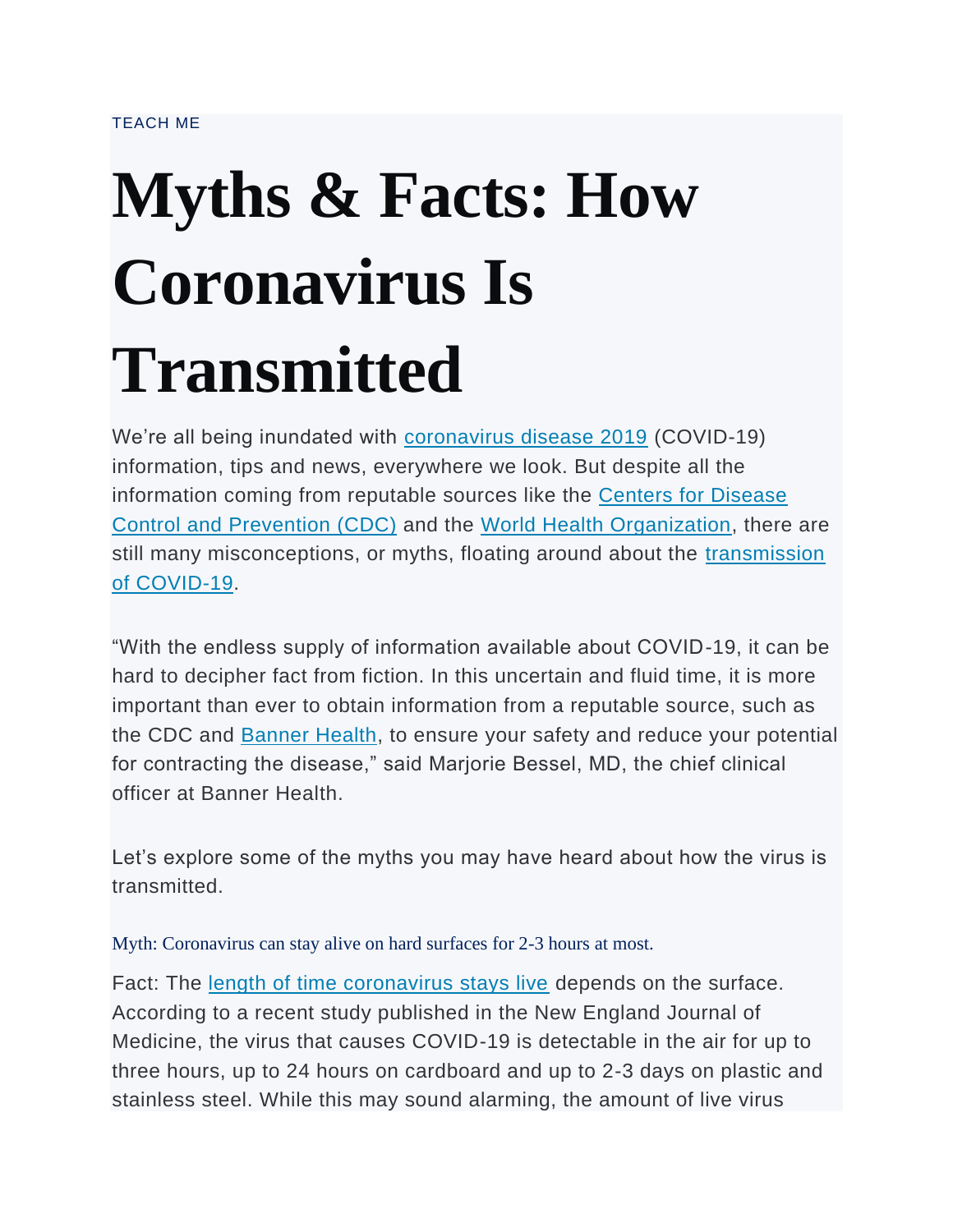remaining on the surface after this period of time is very small. The best way to protect yourself is to continue to clean and disinfect surfaces that many people come in contact with. These include tables, doorknobs, light switches, countertops, handles, desks, phones, keyboards, toilets, faucets, and sinks. Avoid touching high-contact surfaces in public.

## Myth: You should not share a washing machine with a coronavirus-infected person.

Fact: You can use a washing machine that has cleaned an infected person's clothes. The CDC says you can [wash an infected person's clothes](https://www.cdc.gov/coronavirus/2019-ncov/prepare/disinfecting-your-home.html) with those of someone not ill, and advises using your regular laundry detergent and then drying the items thoroughly in the warmest temperatures recommended on the clothing label. For added safety, the CDC recommends wearing disposable gloves, keeping dirty garments away from your body, and washing your hands immediately after removing your gloves. Clean and disinfect clothing hampers using an EPA-registered household disinfectant.

## Myth: You can contract COVID-19 from a piece of mail or delivered package.

Fact: The World Health Organization dispelled this myth, saying "the likelihood of an infected person contaminating commercial goods is low, and the risk of [catching the virus that causes COVID-19 from a package](https://www.who.int/news-room/q-a-detail/q-a-coronaviruses) that has been moved, travelled, and exposed to different conditions and temperatures is also low." Before a package arrives at your doorstep, it has been exposed to various temperatures that the coronavirus is unlikely to survive.

Myth: I can contract COVID-19 from the grocery store employee who rang up my order without wearing gloves.

Fact: According to the CDC, there is no current evidence of food or food [packaging being associated with the transmission of COVID-19.](https://www.fda.gov/emergency-preparedness-and-response/mcm-issues/coronavirus-disease-2019-covid-19-frequently-asked-questions) However, because the virus can live on surfaces for hours or days, the CDC recommends following their [standard steps for food safety](https://www.foodsafety.gov/keep-food-safe/4-steps-to-food-safety) - wash your hands with soap and water before handling food, rinse produce under running water before eating, and scrub produce with a produce brush. For